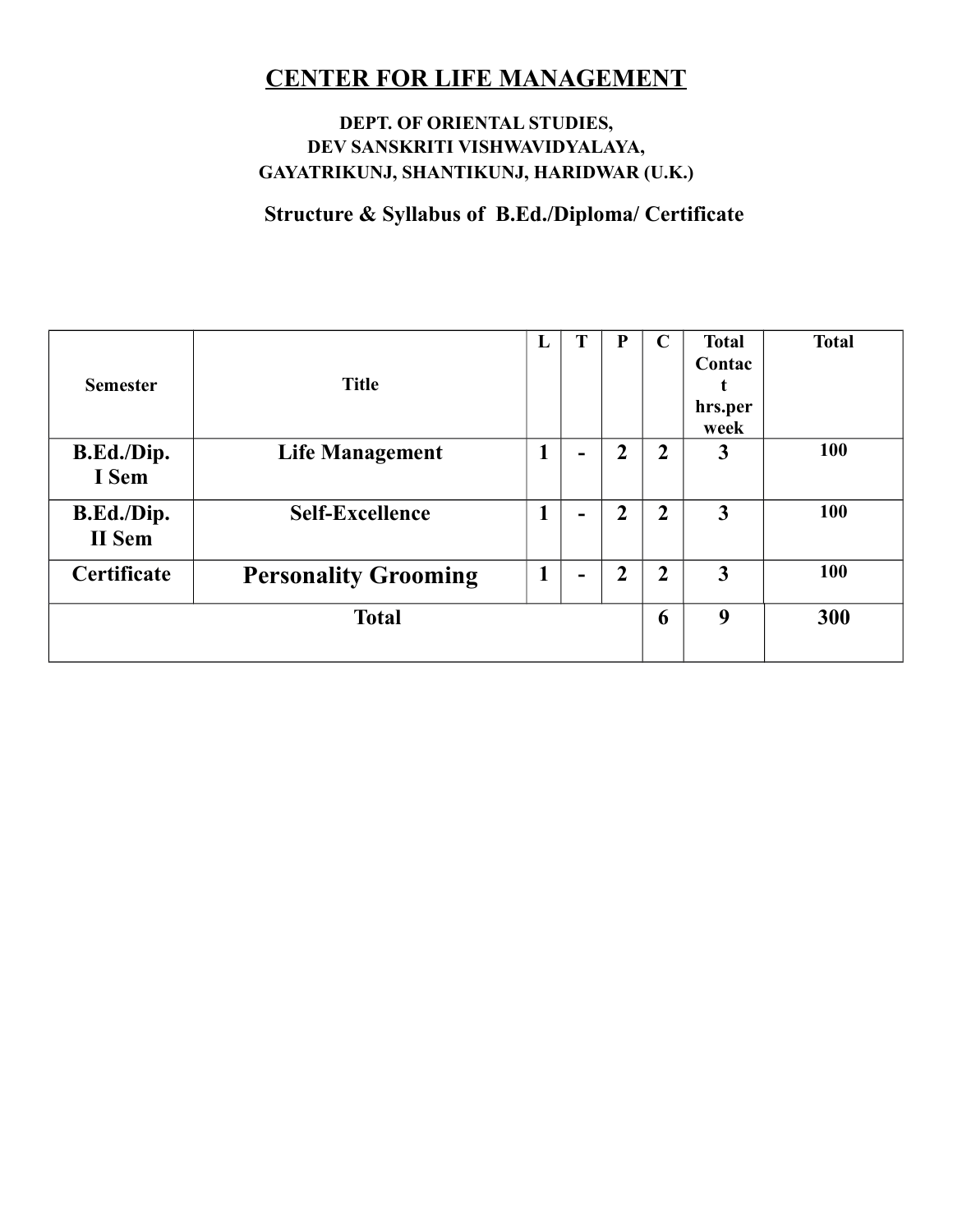#### **DEPT. OF ORIENTAL STUDIES, DEV SANSKRITI VISHWAVIDYALAYA, GAYATRIKUNJ, SHANTIKUNJ, HARIDWAR (U.K.)**

### **B.Ed./Dip. I semester**

| Life Style Management<br>Jourse | - |  |  |  | Max marks-100 |
|---------------------------------|---|--|--|--|---------------|
|---------------------------------|---|--|--|--|---------------|

#### **Part I**

#### **Unit I** *: Basics of Life Style*

- Daily Routine
- View of Life
- Goal and Ideal your life
- Self-Evaluation

#### **Unit II :***Process of life Style Management*

- Spiritual practice-(*Upasana* /*japa*/meditation)
- Creative potentials  $&$  positive use of negativity
- Behavior skills and relationship
- Stress (causes, effects & management)

## **Part II– (Applied Skills)**

### **Unit III :***Personality Skills*

- Self-Assessment Techniques
- Adjustment Skills
- Creative Reading and Writing Skills

## **Unit IV :** *Disaster Management*

- Concept of Disaster Management
- Types of Disaster
- Rescue and Relief

## **Part III**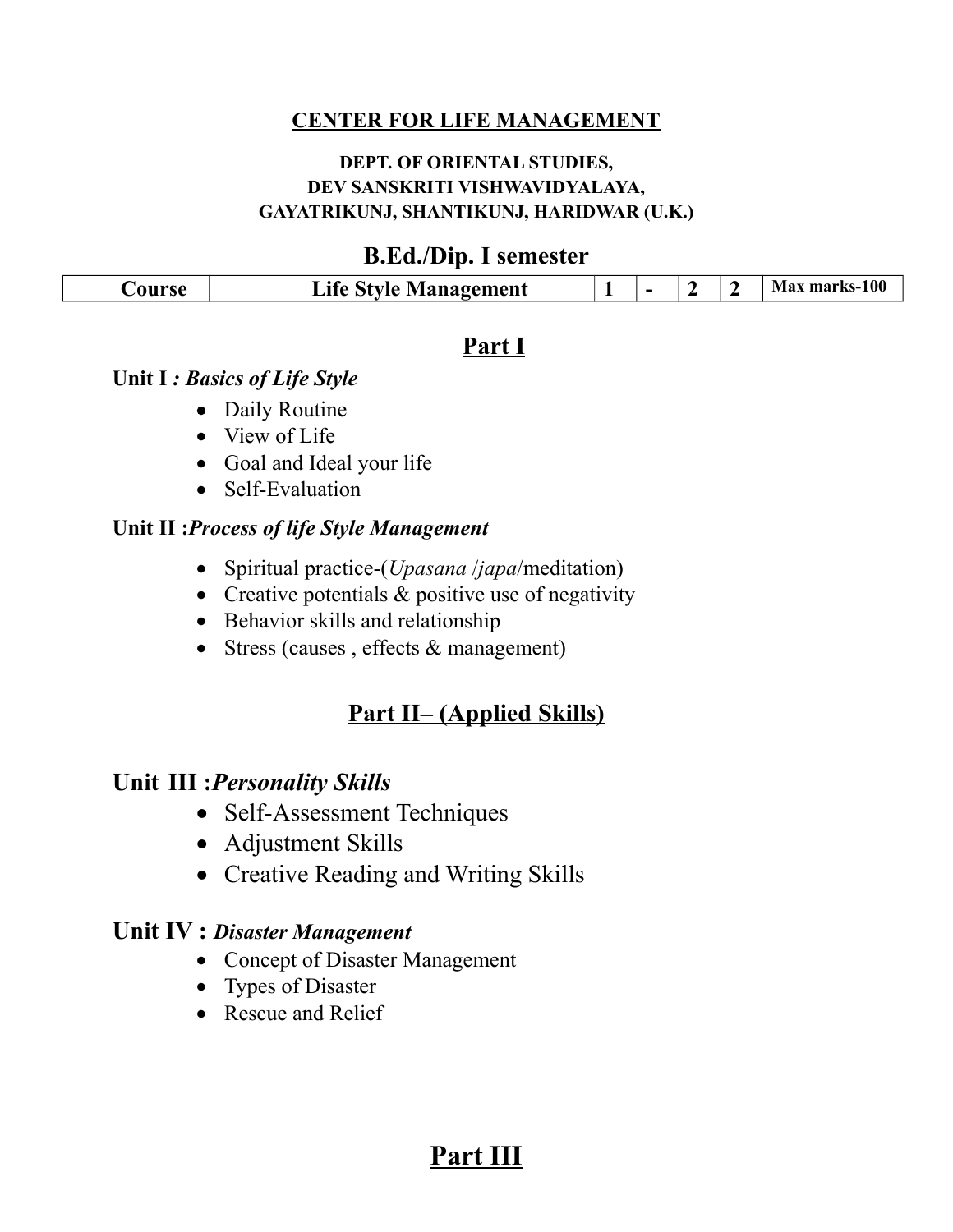### (Mission Concepts & Personality Refinement)

#### Unit V:

- Life and Deedes of Pt. Shriram Sharma Acharya and Mataji
- Gayatri Pariwar and its Branches
- Gayatri and Yajna
- Atmdev Sadhna: Atmbodh and Tatvabodh
- Pranayama: Nadishodhan, Pranakarshan
- Diary Writing

### **Reference Books**

- अखण्ड ज्योति पत्रिका
- युग निर्माण योजना
- $\bullet$  क्रान्तिधर्मी साहित्य पं. श्रीराम शर्मा आचार्य
- बालकों के लिए दिव्य जीवन सन्देश स्वामी शिवानन्द
- युवकों के प्रति –स्वामी विवेकानन्द
- दि सीकेट रहस्य रान्डॉ बर्न
- तेजस्वी मन $-$  ए पी जे अब्दुल कलाम
- सोच क्या है? जे कृष्णमूर्ति
- $\bullet$  विवेकानन्द की जीवनी  $-$  रोमां रोलां
- क्या कहें जब स्वयं से बात करें? –शैड डेल्म्सटेटर
- जीने की कला स्वामी जगदात्मानन्द
- नया दिन नया जीवन जे मौर्य सुरंश राम
- आनन्दमय जीवन का उत्सव –स्वामीराम
- $\bullet$  जिओ शान से रॉबिन शर्मा
- टाइम मैनेजमेंट डॉ. रेखा व्यास
- आपके अवचेतन मन की शक्ति— डॉ.जोसेफ मर्फी
- $\bullet$  जीना सीखो  $-$  स्वामी जगदात्मानन्द
- अपनी सीमाऍ पहचानो और उन्हें अनदेखा करो जानमेसन
- To The Youth of India Swami Vivekananda
- The Greatness Guide Robin Sharma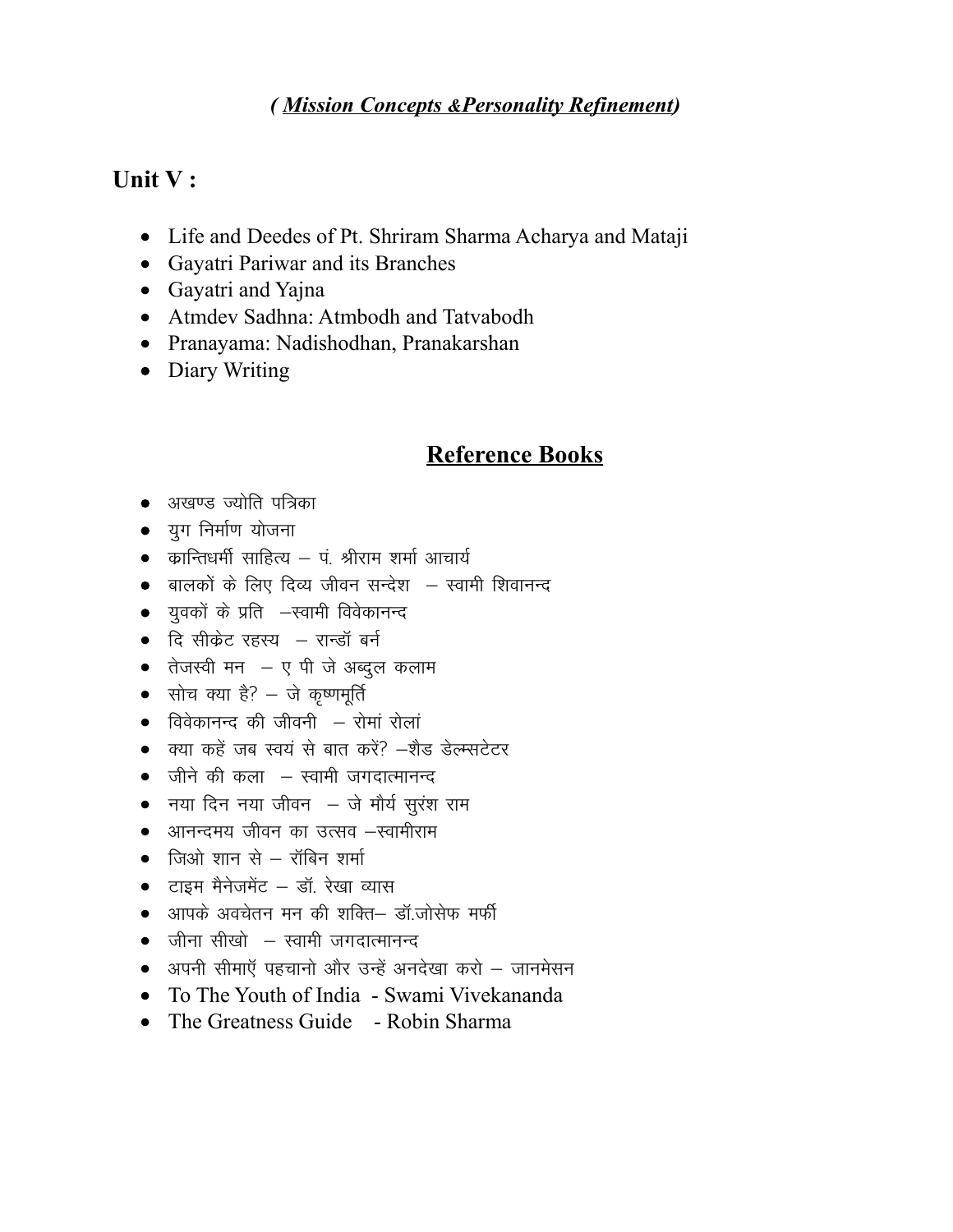#### **DEPT. OF ORIENTAL STUDIES, DEV SANSKRITI VISHWAVIDYALAYA, GAYATRIKUNJ, SHANTIKUNJ, HARIDWAR (U.K.)**

### **B.Ed./Diploma II Semester**

| <b>Course</b> | <b>Self-Excellence</b> | $\overline{\phantom{a}}$ | ∽ | - | Max marks-100 |  |
|---------------|------------------------|--------------------------|---|---|---------------|--|
|               |                        |                          |   |   |               |  |

## **Part I**

#### **Unit I :***Developing Personality Potential*

- Physical Well-Being
- Intellectual strength
- Emotional Maturity
- Purity of thought and action

#### **Unit II :***Refinement of Personality*

- Self-awareness & Self-confidence
- Inner Health (*Upasana)*&Spiritual Insight
- Devotion to Duty
- Life of Integrity

## **Part II– (Applied Skills)**

### **Unit III :** *Personality Skills*

- Team Skills
- Group Discussion
- Positive Work Ethics

## **Unit IV : Methods of Speech and Advance Skill**

- Sambhashana (Presentation Skills: AWGP, Guruji, Mataji DSVV, Sanskara, Personality Refinement, Life Management etc.)
- Swavlamban
- Thought Transformation through Anti-Corruption (Samajhdari, Imandari, Jimmedari, Bahaduri)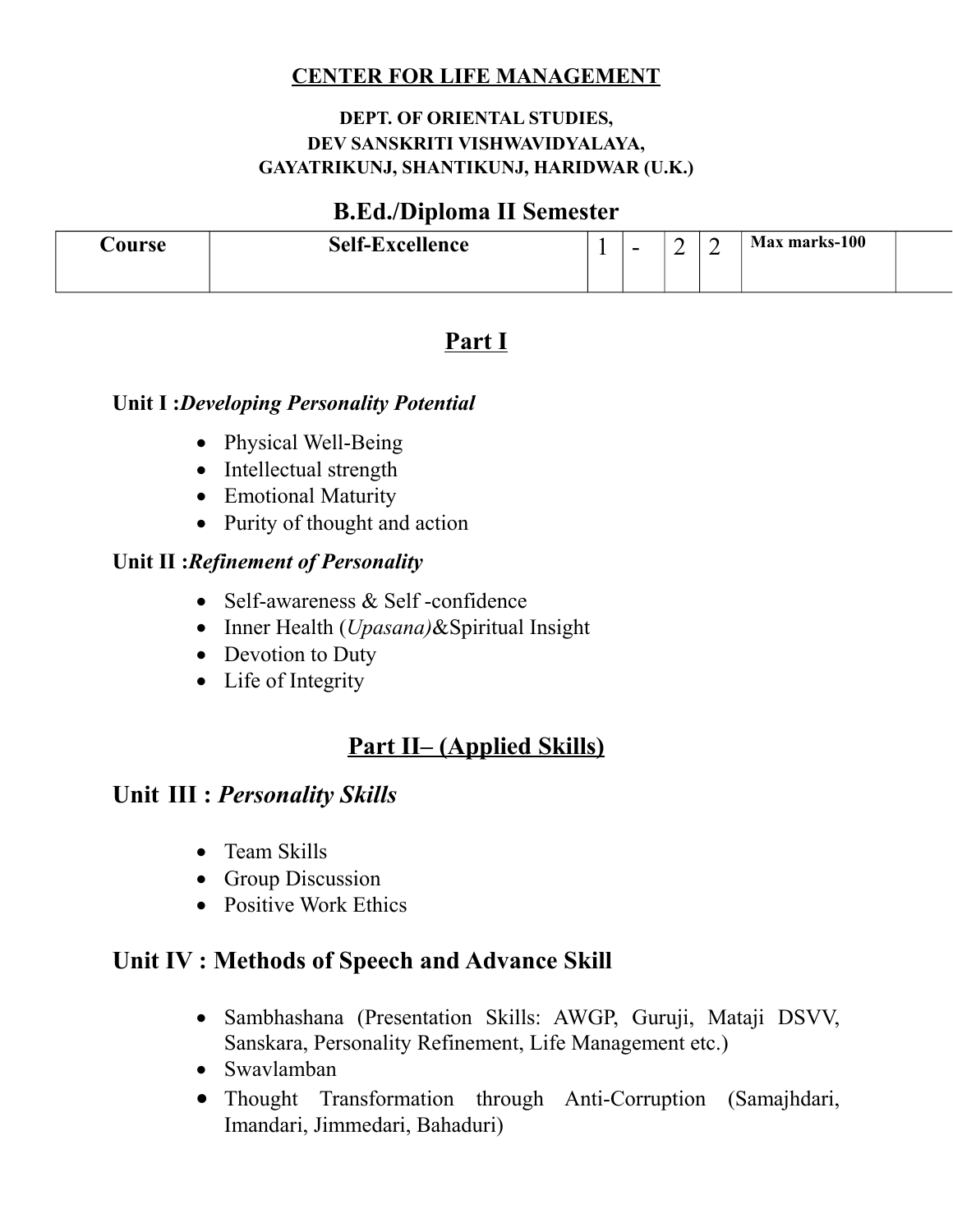# Part III

### (Mission Concepts & Personality Refinement)

### Unit V:

- Yug Nirman Satsankalp
- Thought Revolution Formulas
- Apne Ang Avyaon Se
- Pragyayoga (Spiritual Context)
- Jyoti Avatarna Dhyan
- The Art of Creative Writing

## **Reference Books**

- अखण्ड ज्योति पत्रिका
- युग निर्माण योजना
- कान्तिधर्मी साहित्य–पं. श्रीराम शर्मा आचार्य
- लोकसेवियों के लिये दिशाबोध ब्रह्मवर्चस
- $\bullet$  जिओ शान से  $-$  रॉबिन शर्मा
- टाइम मैनेजमेंट डॉ. रेखा व्यास
- आपके अवचेतन मन की शक्ति-डॉ.जोसेफ मर्फी.
- $\bullet$  पर्सनैलिटी प्लस $-$  फलोरेंस लिटार
- लोक व्यवहार डेल कारनेगी
- बॉडी लैंग्वेज एरिक वाटसन
- 100 सफलता के टिप्स
- प्रेरणा के दस कदम शॉन डॉयेल
- आप और आपका व्यवहार सूर्या सिन्हा
- The Law of Success - Napoleon Hill
- Success Through a Positive Mental Attitude -Dr. Napoleon Hill
- $\bullet$  MANAGEMENT BY CONSCIOUS  $-$  G.P.GUPTA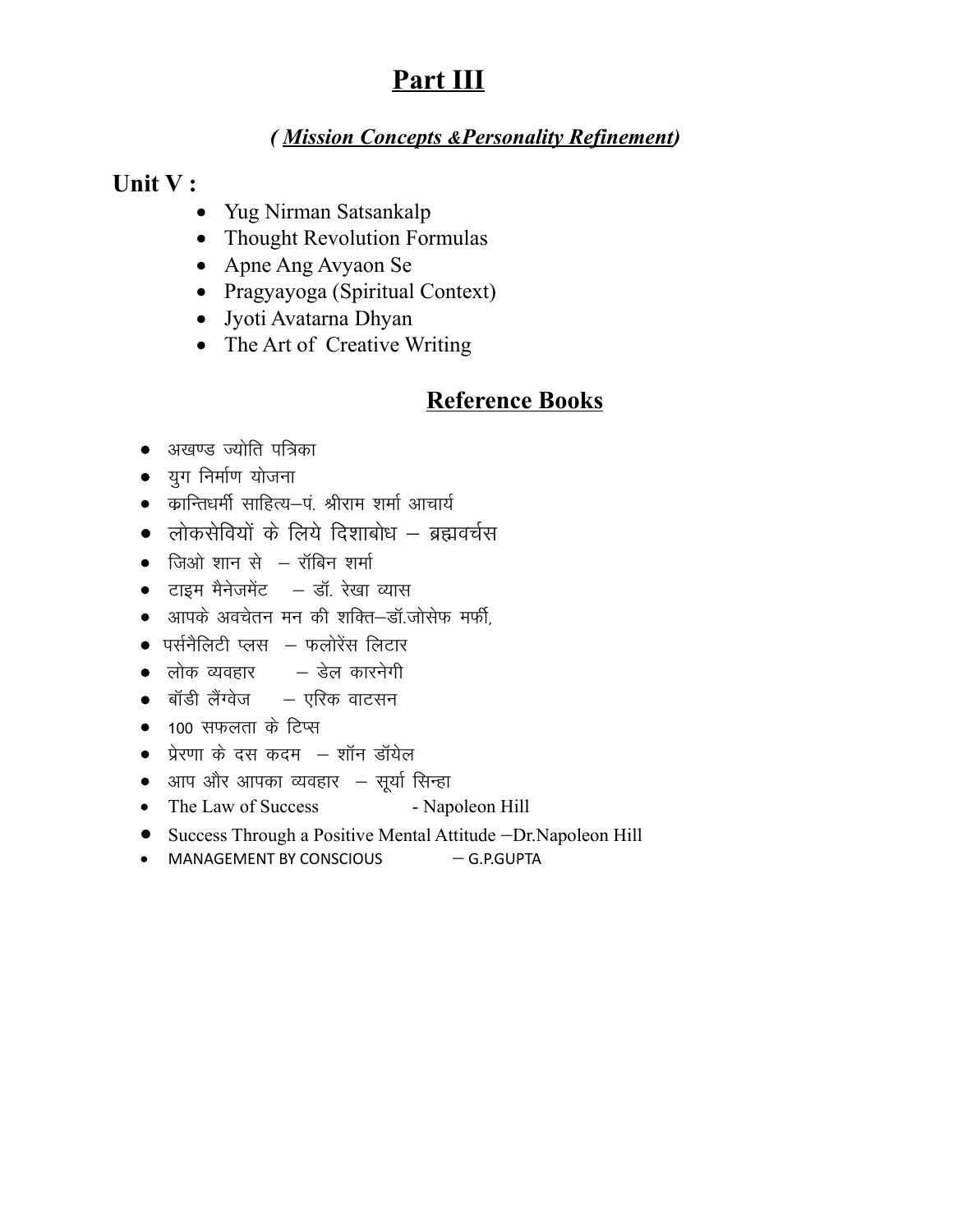#### **DEPT. OF ORIENTAL STUDIES, DEV SANSKRITI VISHWAVIDYALAYA, GAYATRIKUNJ, SHANTIKUNJ, HARIDWAR (U.K.)**

### **Certificate Course**

| Jourse | <b>Personality Grooming</b> | - |  | Max marks-100 |
|--------|-----------------------------|---|--|---------------|
|        |                             |   |  |               |

## **Part I**

#### **Unit I :** *Life Style & Self Evaluation*

- Life style Management & time management
- Adjustment & Behavioral Skill
- Personality  $&$  its potentials
- Goal setting & Ideal of our life

#### **Unit II :***Emotional & Spiritual Development*

- Emotional Intelligence & Intellectual Development
- Basics of effective study (Reading, Notes and Exam Preparation)
- Communication Skill (Body language, Facing the Interview & Public Speaking)
- Spiritual View of Life & Spiritual Life Style
- Karma Yoga and Way to Self Excellence

## **Part II– (Applied Skills)**

### **Unit III :***Personality Skills*

- Self-Assessment Techniques
- Adjustment Skills
- Creative Reading and Writing Skills